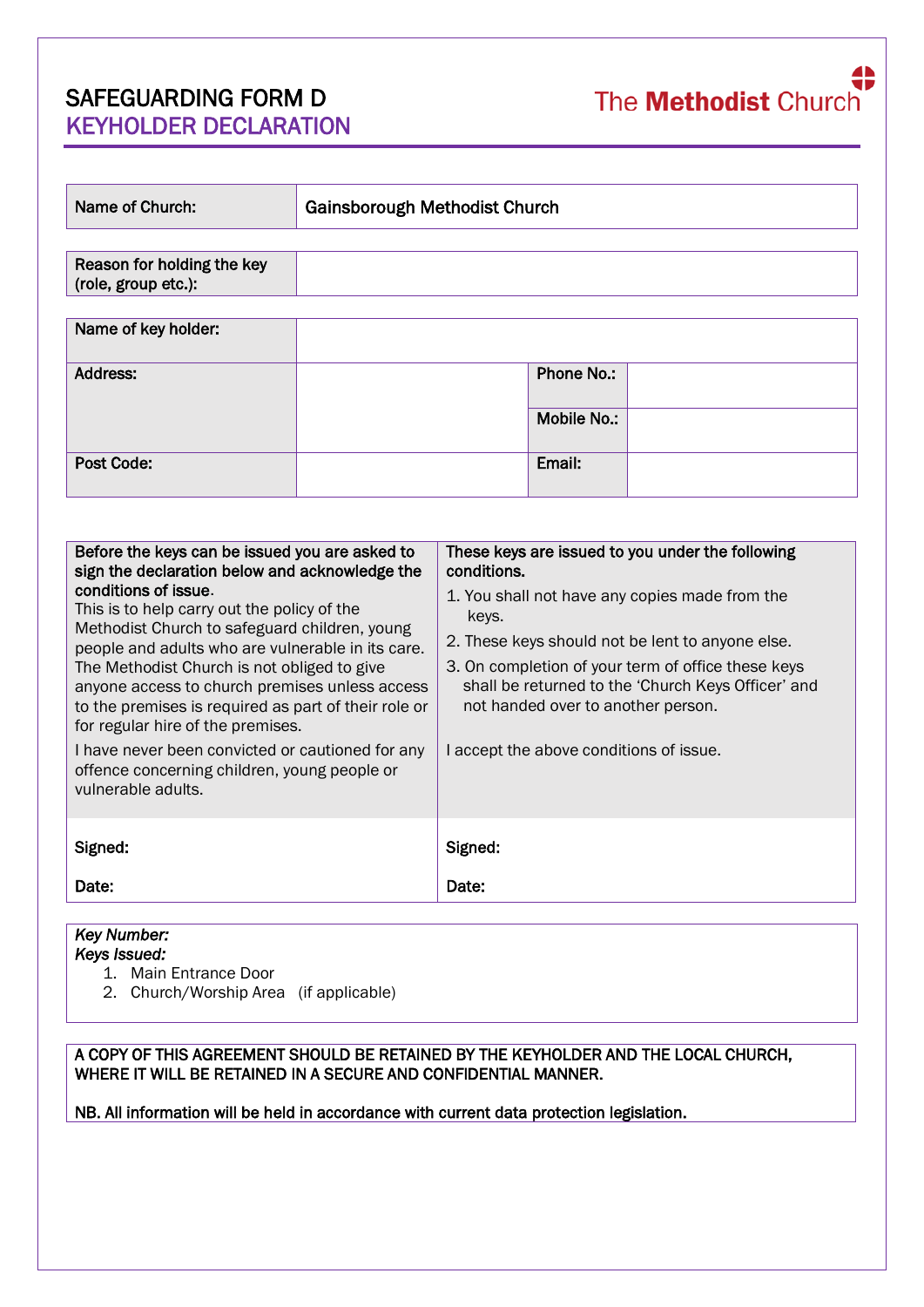

## Keyholder Privacy Notice

### 1. Why have I been given a privacy notice?

You have been given this privacy notice because you have offered to act as a keyholder for Gainsborough Methodist Church. The Methodist Church is committed to the protection of your rights under the General Data Protection Regulation (GDPR) and the Data Protection Act 2018. This notice will inform you of your rights and provide information about how we hold and use your personal data.

### 2. What is personal data?

This is information, which indirectly or directly allows you to be identified via circumstances or specific details. It may include data such as names, addresses and dates of birth.

#### How do we process your data?

In compliance with the GDPR, the Methodist Church makes the following commitments about the processing of your data:

- Information will not be processed beyond what is necessary for the keyholder activities.
- Data about you will be kept up-to-date and records amended to address factual inaccuracies as soon as possible.
- We will store information securely, with the use of sufficient measures to protect your data from unauthorised access, loss or misuse.
- We will destroy data that is no longer required in a safe and appropriate manner.

We will use your personal data for the following

- to maintain an electronic record of those who are willing to act as a keyholder for Gainsborough Methodist Church held by The Bookings Secretary
- to provide contact details of keyholders to parties who may need access to the building including emergency services/maintenance contractors and users of the facilities
- to inform you of information and updates that may be relevant to your role as keyholder.

#### 3. What is the lawful basis for processing your personal data?

- Processing is necessary for the legitimate interests of the Methodist Church in Britain to enable you to undertake the role of keyholder within the Methodist Church in accordance with safeguarding policy and practice.
- Processing is carried out by a not-for-profit body with a political, philosophical, religious or trade union aim provided:
	- $\circ$  the processing relates only to members or former members (or those who have regular contact with it in connection with those purposes) and
	- o there is no disclosure to a third party without consent.